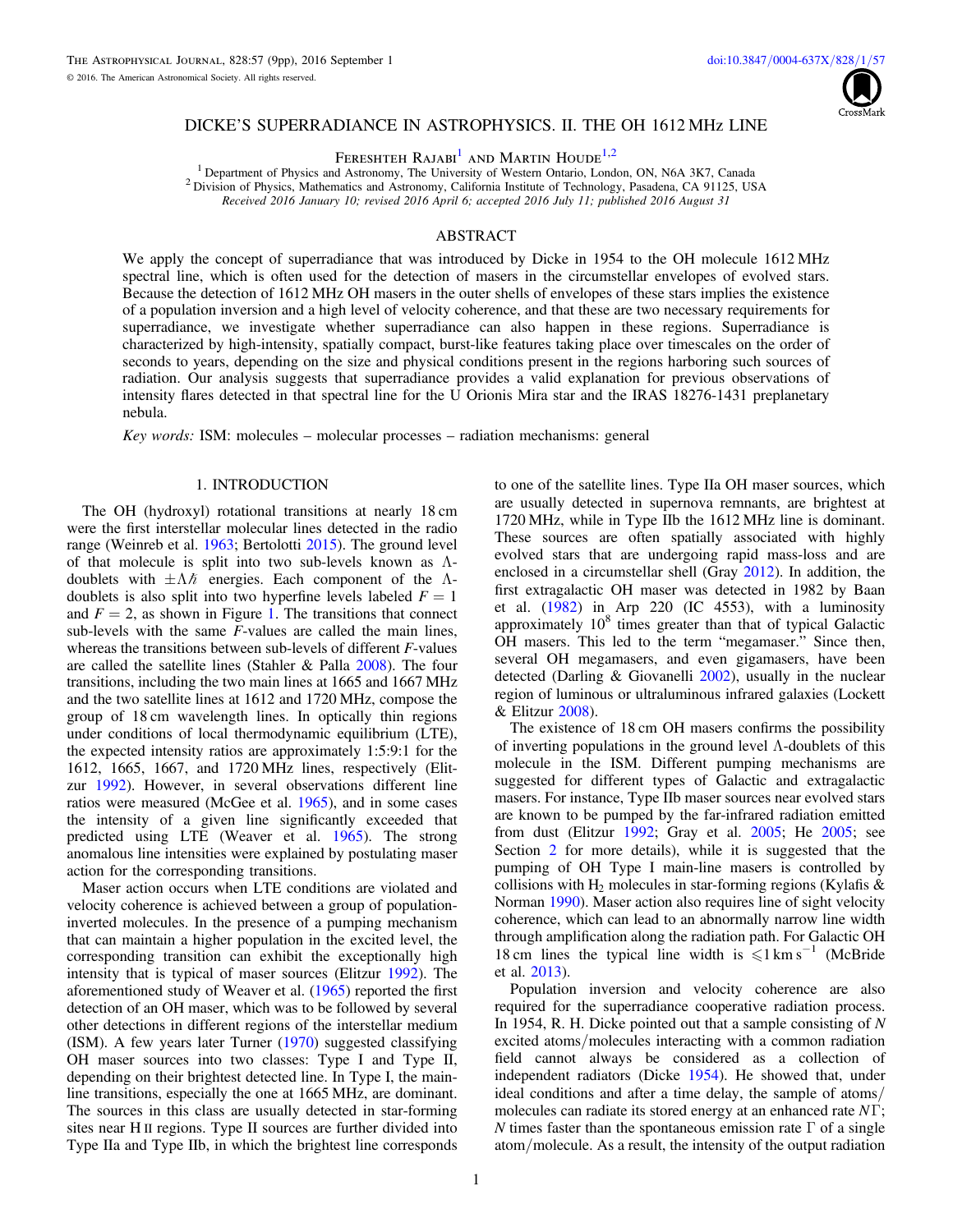<span id="page-1-0"></span>

Figure 1. Schematic diagram of the ground rotational state of the OH molecule. The ground rotational level labeled by <sup>2</sup> $\Pi_{3/2}$ ,  $J = 3/2$  splits into  $\Lambda$ -doublet sub-levels shown as  $\pm$  states. This splitting is due to the interaction between the rotational and electronic angular momenta of the molecule. Each  $\Lambda$ -doublet sub-level further splits into two hyperfine levels as a result of the interaction between the electron and nuclear spins of the hydrogen atom. The four possible maser transitions are shown with their corresponding frequencies in MHz. Note that the hyperfine splitting is not to scale.

 $I_{SR}$  scales as the square of the number of inverted atoms/ molecules N, unlike the linear dependency of the radiation intensity from the corresponding non-coherent system *I*nc (Rajabi & Houde [2016;](#page-8-16) hereafter Paper [I](#page-8-16)).

In the ISM, it is usually assumed that atoms/molecules interact with the radiation field independently and the intensity of the radiation becomes a linear function of the atomic/ molecular density (if the line is optically thin). But in the case of the OH 18 cm line, for which the detection of several maser sources verifies the possibility of achieving population inversion and velocity coherence in some regions, this assumption may fail and it becomes important to examine the possibility of superradiance and coherent interactions. Accordingly, in this paper we follow up on the superradiance analysis performed in Paper [I](#page-8-16) for the H<sub>I</sub> 21 cm (magnetic dipole) transition with a similar study for the OH 18 cm (electric dipole) line. In order to do so, we first discuss the necessary conditions for superradiance in Section [2](#page-1-1), and narrow down our focus to the 1612 MHz line interacting with OH molecules in the outer regions of the circumstellar envelope (CSE) of highly evolved stars. In Section [3](#page-3-0), we investigate the likelihood that these conditions can be met in these regions using the Heisenberg approach, with a method of analysis that is an electric dipolar version of the magnetic dipole study found in Paper [I](#page-8-16) and is similar to earlier analyses found in the physics literature (Gross & Haroche [1982](#page-8-17); Benedict et al. [1996](#page-8-18)). In Section [4](#page-5-0) we discuss our numerical results on the characteristics of a potential OH 1612 MHz coherent system, with an application to previous observations performed on the U Orionis Mira star (Jewell et al. [1981](#page-8-19)) and the IRAS 18276-1431 preplanetary nebula (Wolak et al. [2014](#page-8-20)). We end with a short conclusion in Section [5.](#page-8-21)

# 2. REQUIREMENTS FOR SUPERRADIANCE

<span id="page-1-1"></span>In this section we provide a brief summary of the requirements needed for superradiance, but a more detailed discussion will be found in Section 2 of Paper [I](#page-8-16). Our discussion applies equally well to atoms or molecules, however, we will focus on molecular superradiance since OH is the subject of our analysis.

When a group of  $N$  excited molecules is placed within a volume V much smaller than  $\lambda^3$ , the cube of the wavelength of the radiation  $\lambda$  interacting with the molecules, the radiation by one molecule is seen to be in phase by the other molecules. As a result, the radiation from the different molecules interferes

constructively and a strong directional pulse emerges from the sample (Dicke [1954](#page-8-15)). This process can also be described from the molecular point of view. In a small sample (i.e., defined for  $V \ll \lambda^3$ ) the intermolecular distance r is much smaller than  $\lambda$ , and for such small intermolecular distances, the interaction between the molecular dipoles and the radiation field is symmetrical throughout the sample. As a result, after a delay time  $t<sub>D</sub>$  the molecular dipoles lock to a common phase and act like a single macroscopic dipole radiating a superradiant intensity  $I_{SR} = NI_{nc}$ , where  $I_{nc}$  is the intensity of a fully noncoherent system (Dicke [1954;](#page-8-15) Gross & Haroche [1982](#page-8-17); Benedict et al. [1996](#page-8-18)).

The phenomenon can be extended to a large sample, defined as N molecules distributed over a volume  $V \gg \lambda^3$ , with intermolecular spacings potentially larger than  $\lambda$ . In a large sample, the phase of the radiation varies from place to place as a result of propagation. This will lead to a non-uniform spatial evolution of the molecules, and can result in a weaker coherent behavior compared to that of a small sample. However, the higher number of molecules partaking in coherent interactions in a large sample can make up for this, resulting in an intense output superradiant pulse with  $I_{SR} = NfI_{nc}$ , where the Nf factor determines the enhancement of the radiation intensity in comparison to  $I<sub>nc</sub>$  and the efficiency of the common phaselocking process is reflected in  $f(\leq 1)$  alone. Unlike for a small sample, the phase-matching condition in a large sample can only be met in some particular directions, and the fact that the phase-locking factor  $f$  is always smaller than unity implies a weakened superradiance. It is found that after a delay time  $\tau_D$ , a first burst of superradiance emerges from the sample, followed by a number of weaker bursts, the so-called ringing effect (see Section [3](#page-3-0) below, and Sections 3 and 4 in Paper [I](#page-8-16)). The ringing effect is associated with the re-absorption and re-emission of radiation through the end-fire (i.e., the observer-facing crosssection of the superradiant sample) of a large sample interacting with the incoming radiation originating from other parts farther away in the sample.

Any mechanism that non-coherently reduces the excited level population (e.g., collisional relaxation) or disturbs the phase-locking process can diminish and even terminate superradiance. It is therefore necessary that the timescale of dephasing/relaxation effects be longer than  $\tau_D$  in a large sample (or  $t_D$  in a small sample) to allow for the development of any coherent behavior. This also explains why velocity coherence is an essential condition for superradiance. In the absence of velocity coherence, random thermal motions in a gas result in Doppler line broadening that corresponds to a very short dephasing timescale (i.e.,  $T_{\text{therm}} \ll \tau_{\text{D}}$ ), and renders this phenomenon as the most likely cause of dephasing in a sample. For this reason, it is not expected that superradiance could arise in a thermally relaxed gas. Our study of superradiance is better suited to regions of the ISM where thermal equilibrium has not been reached (e.g., shocks; see Paper [I](#page-8-16)). However, this does not imply that Doppler broadening is not present in a velocitycoherent region, but it is expected to be less constraining than in a thermally relaxed environment.

For any region in the ISM, inelastic collisions with ions, electrons, hydrogen atoms and molecules, or dust grains can further change the internal state of an OH molecule, and if the associated timescale is smaller than  $\tau_D$ , coherent behavior and superradiance can be suppressed. Although they do not change the internal state of a molecule, elastic collisions can also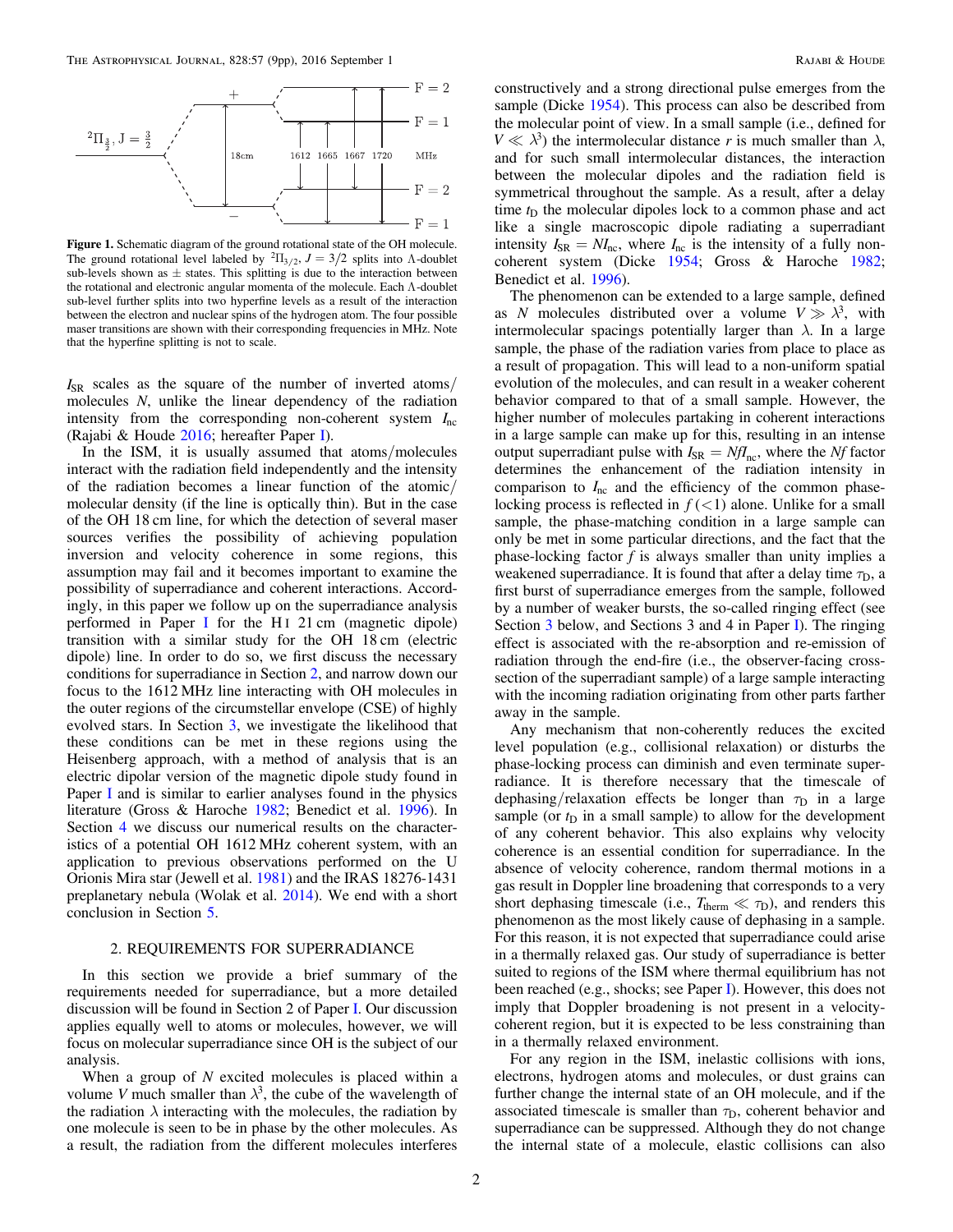interrupt the coherent phase-locking process and weaken superradiance. This is because during an elastic collision the spacings between energy levels for the colliding counterparts change as a result of short-range interaction forces. After a number of such collisions, each acting like a random perturbation, the molecule can lose coherence with the interacting radiation field (Wittke & Dicke [1956](#page-8-22)). Elastic collisions are normally more frequent than inelastic collisions, and the mean time between elastic collisions usually sets the timescale of collisional dephasing/relaxation  $T_c$  and the corresponding condition  $\tau_D < T_c$  is required to allow the build-up of coherent interactions.

The above discussion also implies that coherent interactions cannot be developed in a collisionally pumped OH sample since that would require that the pumping timescale  $T_P = T_c < \tau_D$ , which contradicts the necessary condition  $T_c > \tau_D$  for superradiance (see Paper [I](#page-8-16)). Thus, for our present study of superradiance we will only focus on OH samples that are believed to be inverted through radiative processes. The studies of pumping mechanisms of OH masers show that the 1612 MHz masers associated with evolved stars are pumped by far-infrared photons at 35 and 53  $\mu$ m (Litvak [1969](#page-8-23); Jewell et al. [1979;](#page-8-24) Elitzur [1992](#page-8-3); Gray [2012](#page-8-7)). These photons are emitted from dust shells formed by mass losses from the central star. The radiative pumping model for 1612 MHz masers near evolved stars is corroborated by the observation of correlated variations in the intensities of the star and corresponding masers (Harvey et al. [1974;](#page-8-25) Jewell et al. [1979](#page-8-24)). While recent studies by He  $(2005)$  $(2005)$  $(2005)$  and Lockett & Elitzur  $(2008)$  $(2008)$  $(2008)$  suggest that OH megamasers, which emit primarily at 1667 and 1665 MHz, are also pumped by far-infrared radiation (more precisely 53  $\mu$ m radiation from dust), the determination of the exact pumping mechanism of main-line masers still requires more studies and collisional processes are not generally ruled out from the pumping scenarios (Gray [2012](#page-8-7)). Hence, in this paper we limit our investigation to the possibility of superradiance for the 1612 MHz line interacting with OH molecules in the CSEs of late-type stars.

### 2.1. OH Samples near Evolved Stars

<span id="page-2-0"></span>One of the final stages in the evolution of a low- to intermediate-mass star (i.e., stars with masses of about  $1 M_{\odot}$  to  $8 \ M_{\odot}$ ) is the asymptotic giant branch (AGB) phase. In that stage, the star, which is composed of an oxygen/carbon core enclosed within layers of hydrogen and helium, becomes variable and can produce shock waves. Shock waves initiate the mass-loss process from the photosphere of the star to cooler regions where the gas particles can clump into dust grains, which interact with the radiation from the star over a broad continuum. Through these interactions the radially outgoing photons transfer their momentum to dust grains, driving them outward. This also results in an outflow of the gas particles that are coupled to dust grains through collisions (Lamers & Cassinelli [1999;](#page-8-26) Gray [2012](#page-8-7)). As outflowing waves move farther from the star, they become cooler and denser and form the CSE. The CSE of an evolved star can harbor masers of different types, depending on its composition. OH masers are usually found in the CSE of oxygen-rich (or M-type) stars. Examples of such stars are Mira variables, long-period M-type stars with periods of 100–500 days (Karttunen [2007](#page-8-27)), which are known source of 1612 MHz OH maser emission. OH-IR stars are another group of long-period variables (LPV) that

were originally detected through their 1612 MHz OH maser emission and the infrared radiation emanating from their CSE. Miras are variable at both visible and infrared wavelengths, whereas the CSE of OH-IR stars absorbs starlight at visible wavelengths and re-emits it in the infrared. OH-IR stars are thought to lose mass at a rate of  $10^{-8}$   $M_{\odot}$  yr<sup>-1</sup> to  $10^{-4}$  $M_{\odot}$  yr<sup>-1</sup>, forming larger CSEs than Miras, which have a lower mass-loss rate. The CSEs of these evolved stars are theoretically divided into three zones (Gray [1999](#page-8-28)), of which the inner and outer zones are relevant to our study. In the outermost zone, where the CSE is optically thin, UV light from the ISM dissociates  $H_2O$  molecules into OH. In the inner zones, the radiation from the central star is absorbed by dust grains and is re-emitted in the infrared. It was initially suggested by Elitzur et al.  $(1976)$  $(1976)$  $(1976)$  that the 35 and 53  $\mu$ m infrared photons emitted from dust pump the 1612 MHz OH masers in the outer regions of the CSE of evolved stars. The pumping scheme proposed by Elitzur et al. ([1976](#page-8-29)) was modified by Gray et al. ([2005](#page-8-11)), and their detailed analysis of collisional and radiative couplings of OH molecules in the expanding CSE of OH-IR stars indicated that the strongest pumping route uses  $53 \mu m$ photons.

The CSE of evolved stars expands radially and reaches a constant terminal velocity  $v_{\infty} \sim 10 \text{ km s}^{-1}$  to 20 km s<sup>-1</sup> in its outer regions (Gray [2012](#page-8-7)). At distances about  $r \gtrsim 10^{16}$  cm from the central star, velocity coherence is achieved among OH molecules moving with the well-defined terminal velocity in the radial or tangential directions relative to the OH shell (Draine [2011](#page-8-30)). This velocity coherence can be maintained over the so-called Sobolev length, which is typically on the order of  $10^{14}$ – $10^{16}$  cm for LPV evolved stars (see Section [4.1](#page-5-1) below). This therefore may allow the existence of relatively long OH samples, if inversion is achieved through infrared pumping from warm dust. In such samples coherent correlations may develop if the shortest non-coherent relaxation/dephasing timescale is larger than  $\tau_D$ .

Although our analysis is better adapted to regions where thermal equilibrium has not been reached, we will approximate the timescale of relaxation/dephasing effects in the usual manner applicable to a thermally relaxed gas. We should, however, keep in mind that the timescales calculated that way are likely to provide overestimates and should be considered as worst case scenarios, as far as superradiance is concerned. One of the main relaxation/dephasing mechanisms in the CSE of evolved stars is collision. We will therefore determine collision timescales in OH samples given a temperature  $T$  and number density  $n_{\rm H2}$  of hydrogen molecules, which are expected to be the main collisional partners of OH in molecular gas shells (Gray [2012](#page-8-7)). These parameters depend on the mass-loss rate of the central star in a CSE (Goldreich & Scoville [1976](#page-8-31)). For instance, at a mass-loss rate of  $1 \times 10^{-5} M_{\odot} \text{ yr}^{-1}$  the abundance of OH molecules is estimated to be approximately  $10 \text{ cm}^{-3}$ , while  $n_{\text{H}_2} \sim 10^6 \text{ cm}^{-3}$  at  $r \approx 10^{16} \text{ cm}$  based on the study of different physical and chemical processes taking place in the CSEs of OH-IR stars (Gray et al. [2005](#page-8-11)). Allowing for potentially lower mass-loss rates, in what follows we will consider the  $10^4 \text{ cm}^{-3} \le n_{\text{H}_2} \le 10^6 \text{ cm}^{-3}$  range.

The timescale of  $OH-H<sub>2</sub>$  collisions can be determined with knowledge of the collisional cross-sections in these regions. The cross-sections for inelastic  $OH-H<sub>2</sub>$  collisions at different temperatures are given in Offer et al. ([1994](#page-8-32)), and the related timescale is estimated to range from  $10^5$  to  $10^7$  s for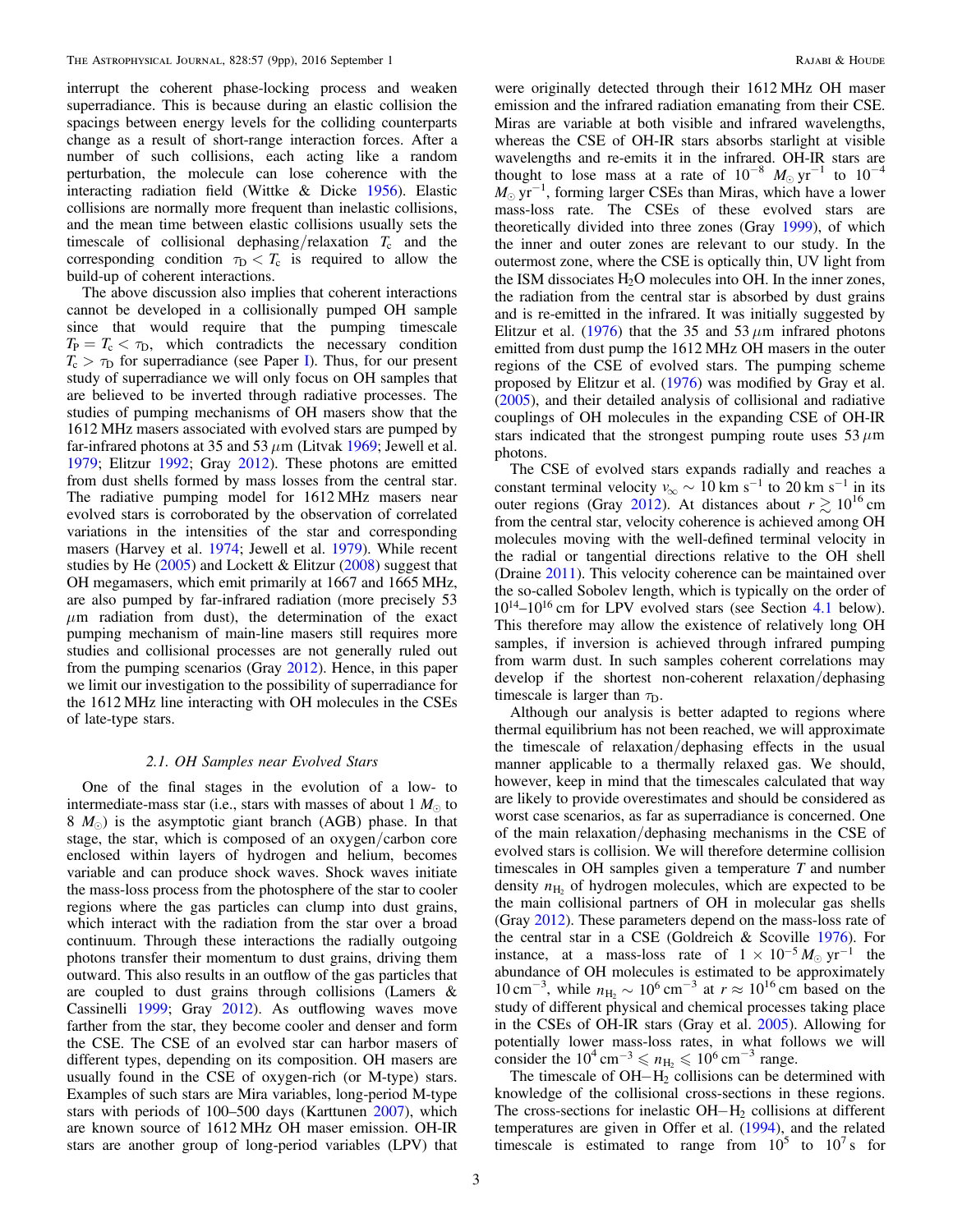<span id="page-3-1"></span> $10^6$  cm<sup>-3</sup>  $\ge n$ <sub>H<sub>2</sub>  $\ge 10^4$  cm<sup>-3</sup>, respectively. For elastic OH-H<sub>2</sub></sub> collisions the corresponding timescale is given by

$$
T_{\rm c} = \frac{1}{n_{\rm H_2} \sigma_{\rm g} \bar{v}},\tag{1}
$$

where  $\sigma_{\rm g} \simeq 4 \times 10^{-16}$  cm<sup>2</sup> is the geometrical cross-sectional area of a hydrogen molecule and  $\bar{v}$  is the mean relative velocity of OH molecules (Souers [1986;](#page-8-33) Irwin [2007](#page-8-34)). For example,  $\bar{v}$  is estimated to be  $\sim$ 1 km s<sup>-1</sup> at *T*  $\sim$  100 K. Inserting these values into Equation ([1](#page-3-1)) gives  $10^4$  s  $\leq T_c \leq 10^6$  s for  $10^6 \text{ cm}^{-3} \ge n_{\text{H}_2} \ge 10^4 \text{ cm}^{-3}$ , respectively. As was already mentioned, elastic  $OH-H<sub>2</sub>$  collisions are found to be somewhat more frequent than their inelastic counterpart and thus set the timescale of collisional dephasing  $T_c$ .

Another important process that affects the population of OH energy levels in the CSE of evolved stars is the infrared radiative coupling of rotational levels. As was mentioned earlier, the warm dust in the CSE absorbs the radiation from the central star and re-emits it at mid- and far-infrared wavelengths. The different infrared couplings of the OH rotational levels have large transition dipoles, leading to fast excitation/ relaxation rates. It should be noted that these transition rates also depend on the opacity at the corresponding infrared wavelengths, which vary over the different zones of the CSE. Among the different infrared coupling routes, some pump the 1612 MHz line while others deplete the population inversion and have a relaxation effect. The numerical studies conducted by Gray et al. ([2005](#page-8-11)) show that these infrared couplings are responsible for the inverted OH zones, with a relaxation timescale for the 1612 MHz line, including collisional and radiative couplings, on the order of  $\sim 10^4$  s for a mass-loss rate of  $10^{-5} M_{\odot}$  yr<sup>-1</sup>. Allowing for variations with different massloss rates, we find that the radiative relaxation timescales are comparable to those expected from collisions in these regions. For the sake of our discussion we will assume, for simplicity, that the timescale of  $OH-H<sub>2</sub>$  collisions sets the upper limit for the characteristic timescales of superradiance in circumstellar OH samples, but we keep in mind that infrared radiative coupling may also be responsible for this. For the aforementioned range of  $H_2$  densities, when assuming thermal equilibrium the delay time  $\tau_D$  and the characteristic time of superradiance  $T_R$  should not exceed  $10^4$  s to  $10^6$  s. Although these figures should be viewed as worst case scenarios (i.e., lower limits), they allow us to get a sense of the timescales involved. As we will see later, these timescales imply intensity variations that could last as long as several years.

#### 3. ANALYTICAL MODEL

<span id="page-3-0"></span>In this section we use the formalism developed in Gross & Haroche ([1982](#page-8-17)) to describe the behavior of a superradiant system. Since, as will be seen in Section [4,](#page-5-0) the realization of a superradiance small sample is unlikely to take place in the CSEs of evolved stars for the collisional timescales previously calculated (see Paper [I](#page-8-16)), we focus our analysis on the case of a large sample.

Taking into account the dephasing/relaxation effects, the behavior of a superradiant system can be expressed by a set of so-called Maxwell–Bloch equations within the framework of <span id="page-3-2"></span>the slowly varying envelope approximation (SVEA)

$$
\frac{\partial \hat{\mathbb{N}}}{\partial \tau} = \frac{i}{\hbar} (\hat{P}_0^+ \hat{E}_0^+ - \hat{E}_0^- \hat{P}_0^-) - \frac{\hat{\mathbb{N}}}{T_1}
$$
(2)

$$
\frac{\partial \hat{P}_0^+}{\partial \tau} = \frac{2id^2}{\hbar} \hat{E}_0^- \hat{N} - \frac{\hat{P}_0^+}{T_2} \tag{3}
$$

$$
\frac{\partial \hat{E}_0^+}{\partial z} = \frac{i\omega}{2\epsilon_0 c} \hat{P}_0^-, \tag{4}
$$

<span id="page-3-3"></span>where  $T_1$  is the (phenomenological) timescale of non-coherent population relaxation (e.g., through inelastic collisions) and similarly  $T_2$  for phase relaxation (e.g., through elastic collisions). These equations were derived within the context of the Heisenberg representation. The quantities  $\hat{P}_0^{\pm}$  and  $\hat{E}_0^{\pm}$  are the envelopes for the polarization  $\hat{P}^{\pm}$  and the electric field  $\hat{E}^{\pm}$ vectors, respectively, which are assumed to have the following form

$$
\hat{\boldsymbol{P}}^{\pm}(z,\,\tau)=\hat{P}_0^{\pm}(z,\,\tau)e^{\pm i\omega\tau}\hat{\boldsymbol{\epsilon}}_{\rm m}\tag{5}
$$

$$
\hat{E}^{\pm}(z,\,\tau)=\hat{E}_0^{\pm}(z,\,\tau)e^{\mp i\omega\tau}\hat{\epsilon}_{\rm m},\qquad\qquad(6)
$$

with  $\hat{\epsilon}_{m}$  as the unit vector indicating the orientation of the molecular electric dipole moment. The population inversion density is given by (twice)  $\hat{N}$ , while d and  $\omega$  are, respectively, the transition dipole matrix element and the angular frequency of the radiation field at resonance with the molecular transition. Equations  $(2)$  $(2)$  $(2)$ – $(4)$  $(4)$  $(4)$  are derived using a two-level system model and describe the evolution of the matter-field system in the retarded-time frame  $\tau$  (=t -  $z/c$ , where c is the speed of light). In the ISM, an OH sample interacting with the radiation along the line of sight can be modeled by a cylindrical large sample along the z-axis. Although a one-dimensional field equation discards the loss of radiation due to diffraction or transverse effects, it is an approximation that reduces the number of variables and allows us to move the analysis forward while retaining the essential physics of the problem. Nonetheless, considerations of the sample's geometry, described by the Fresnel number  $F = A/(\lambda L)$ , with A and L as the cross-section and length of the sample, respectively, will also enter our analysis.

<span id="page-3-4"></span>Under the assumption that the different dephasing timescales are similar (i.e.,  $T' \equiv T_1 = T_2$ ), the Maxwell–Bloch equations can be solved by effecting the following change of variables

$$
\hat{\mathbb{N}} = \frac{N}{2V} \cos(\theta) e^{-\tau/T'} \tag{7}
$$

$$
\hat{P}_0^+ = \frac{Nd}{2V} \sin(\theta) e^{-\tau/T'}, \tag{8}
$$

<span id="page-3-7"></span><span id="page-3-6"></span><span id="page-3-5"></span>where  $\theta$  is the so-called Bloch angle and N is the number of inverted molecules at  $\tau = 0$  in the sample volume *V*. Inserting Equations ([7](#page-3-4)) and ([8](#page-3-5)) into the system of Equations  $(2)$  $(2)$  $(2)$ – $(4)$  $(4)$  $(4)$ yields

$$
\hat{E}_0^+ = \frac{i\hbar}{2d} \frac{\partial \theta}{\partial \tau} \tag{9}
$$

$$
\frac{d^2\theta}{dq^2} + \frac{1}{q}\frac{d\theta}{dq} = \sin(\theta),\tag{10}
$$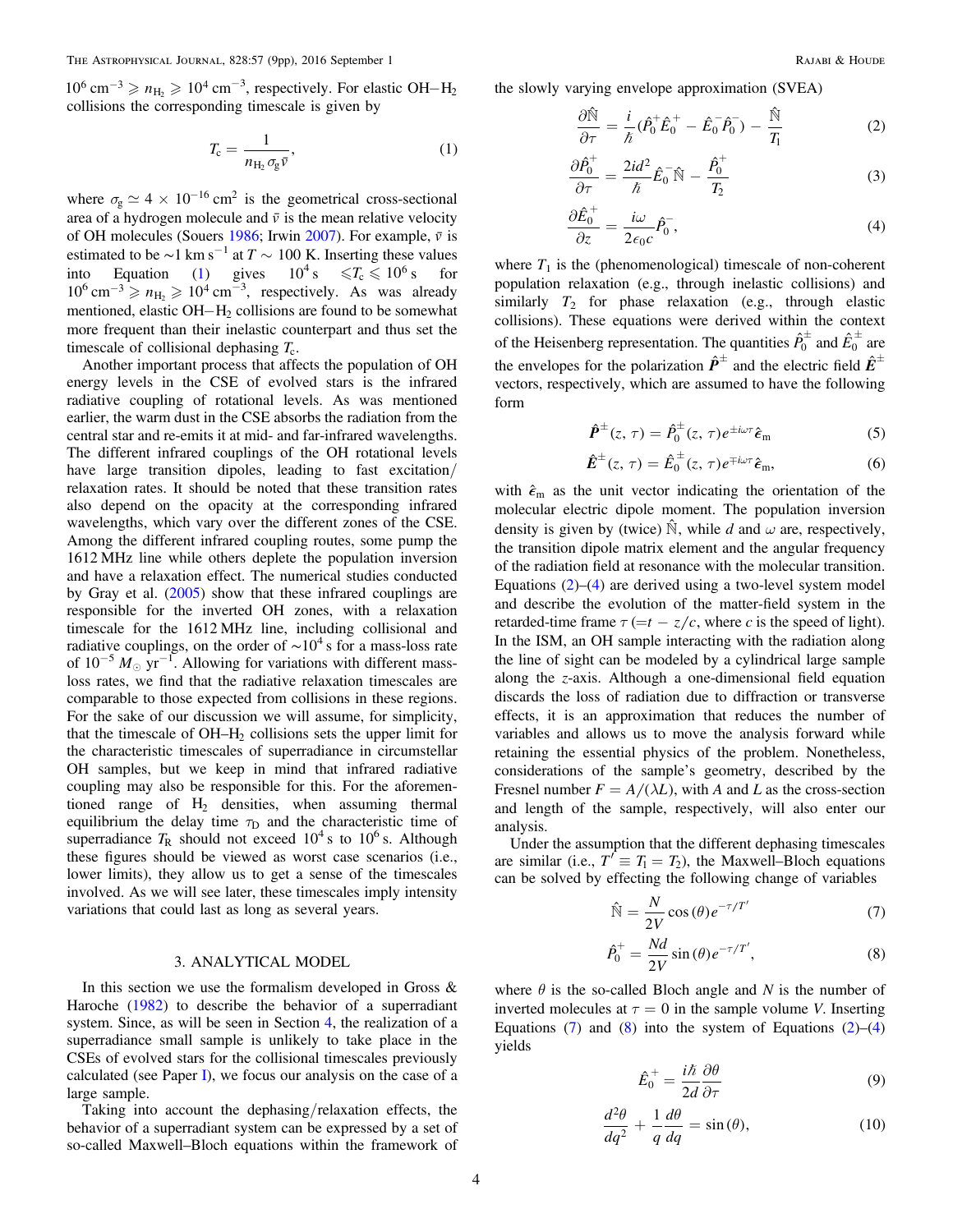<span id="page-4-0"></span>

Figure 2. OH cylindrical large sample. The intensity axis, scaled to  $N<sub>nc</sub>$ , is plotted vs. the retarded-time axis, normalized to the superradiance characteristic timescale  $T_R$ . The length of the sample L is set through Equation ([12](#page-4-1)) for a given  $T_R$ , and the Fresnel number is set to unity forcing the radius of the sample to  $w = \sqrt{\lambda L/\pi}$ . Dephasing effects are included for three different timescales  $T' = 70 T_{\text{R}}$ , 210  $T_{\text{R}}$ , and 700  $T_{\text{R}}$ .

with  $q$ 

$$
q = 2\sqrt{\frac{z\tau'}{LT_{\rm R}}},\tag{11}
$$

<span id="page-4-1"></span>and  $\tau' = T'(1 - e^{-\tau/T'})$ . The characteristic timescale of superradiance  $T_R$  is given by

$$
T_{\rm R} = \tau_{\rm sp} \frac{8\pi}{3n\lambda^2 L},\tag{12}
$$

where  $\tau_{sp}$  is the spontaneous decay timescale of a single molecule and  $n = N/V$  the density of inverted molecules in the sample (Gross & Haroche [1982](#page-8-17); Benedict et al. [1996](#page-8-18)). Equation ([10](#page-3-6)) is the so-called Sine-Gordon equation, which can be solved numerically to find solutions for  $\theta(q)$  at the endfire of the sample (i.e., at  $z = L$ ). The solution for  $\theta$  as a function  $\tau$  can be used to evaluate  $\hat{E}_0^+(z = L, \tau)$  from Equation ([9](#page-3-7)), and then the intensity of radiation emerging from the sample with

$$
I_{\rm SR} = \frac{c\epsilon_0}{2} |\hat{E}_0^+|^2, \qquad (13)
$$

where  $\epsilon_0$  is the permittivity of vacuum.

In Figure [2](#page-4-0) we show three solutions for the radiation intensity from a cylindrical large sample of OH molecules interacting with the 1612 MHz line, for the cases where  $T' = 70 T_{\rm R}$ , 210  $T_{\rm R}$ , and 700  $T_{\rm R}$ . For these calculations we set the total number density of OH molecules to  $n_{\text{OH}} = 10 \text{ cm}^{-3}$ , the level of inversion  $\eta = 0.01$ , and  $T_R = 7$  days. The length of the sample L is set through Equation ([12](#page-4-1)) for the given  $T_R$ , and the Fresnel number is set to unity forcing the radius of the sample to  $w = \sqrt{\lambda L / \pi}$ . This value for the Fresnel number minimizes diffraction losses, which are not taken into account

<span id="page-4-2"></span>in our model (Gross & Haroche [1982](#page-8-17)). In the figure the radiation intensity axis is scaled to  $NI<sub>nc</sub>$  and the retarded-time axis is normalized to  $T<sub>R</sub>$ . We can express the non-coherent intensity  $I_{\text{nc}}$  as

$$
I_{\rm nc} = N \hbar \omega \left( \frac{1}{A \tau_{\rm sp}} \right) \left( \frac{\phi_{\rm D}}{4\pi} \right),\tag{14}
$$

<span id="page-4-3"></span>where  $N\hbar\omega$  is the total energy initially stored in the OH sample, of which a fraction  $\phi_D/4\pi$  emerges from the end-fire of the sample through a cross-sectional area A over the spontaneous decay timescale  $\tau_{sp}$ . The superradiance beam solid-angle  $\phi_{\text{D}}$  is defined as

$$
\phi_{\rm D} = \frac{\lambda^2}{A},\tag{15}
$$

<span id="page-4-4"></span>in the direction of the cylinder's symmetry axis where the phase-locking condition is fulfilled. Equation ([14](#page-4-2)) can be rewritten as

$$
I_{\rm nc} = \frac{2}{3} \frac{\hbar \omega}{A T_{\rm R}},\tag{16}
$$

using Equations  $(12)$  $(12)$  $(12)$  and  $(15)$  $(15)$  $(15)$ . Equation  $(16)$  $(16)$  $(16)$  makes it clear that the non-coherent intensity is roughly  $N$  times smaller than the maximum superradiance intensity, since for the latter approximately N inverted molecules decay to their ground level over the characteristic timescale of superradiance  $T_{\rm R}$ .

In a large sample, internal fluctuations (i.e., the thermal noise or spontaneous emission), as well as an external radiation, can trigger superradiance. For the calculations presented in Figure [2](#page-4-0) we used internal fluctuations to set the initial Bloch angle at  $\theta_0 = 2/\sqrt{N}$  (Gross & Haroche [1982](#page-8-17)). Once superradiance is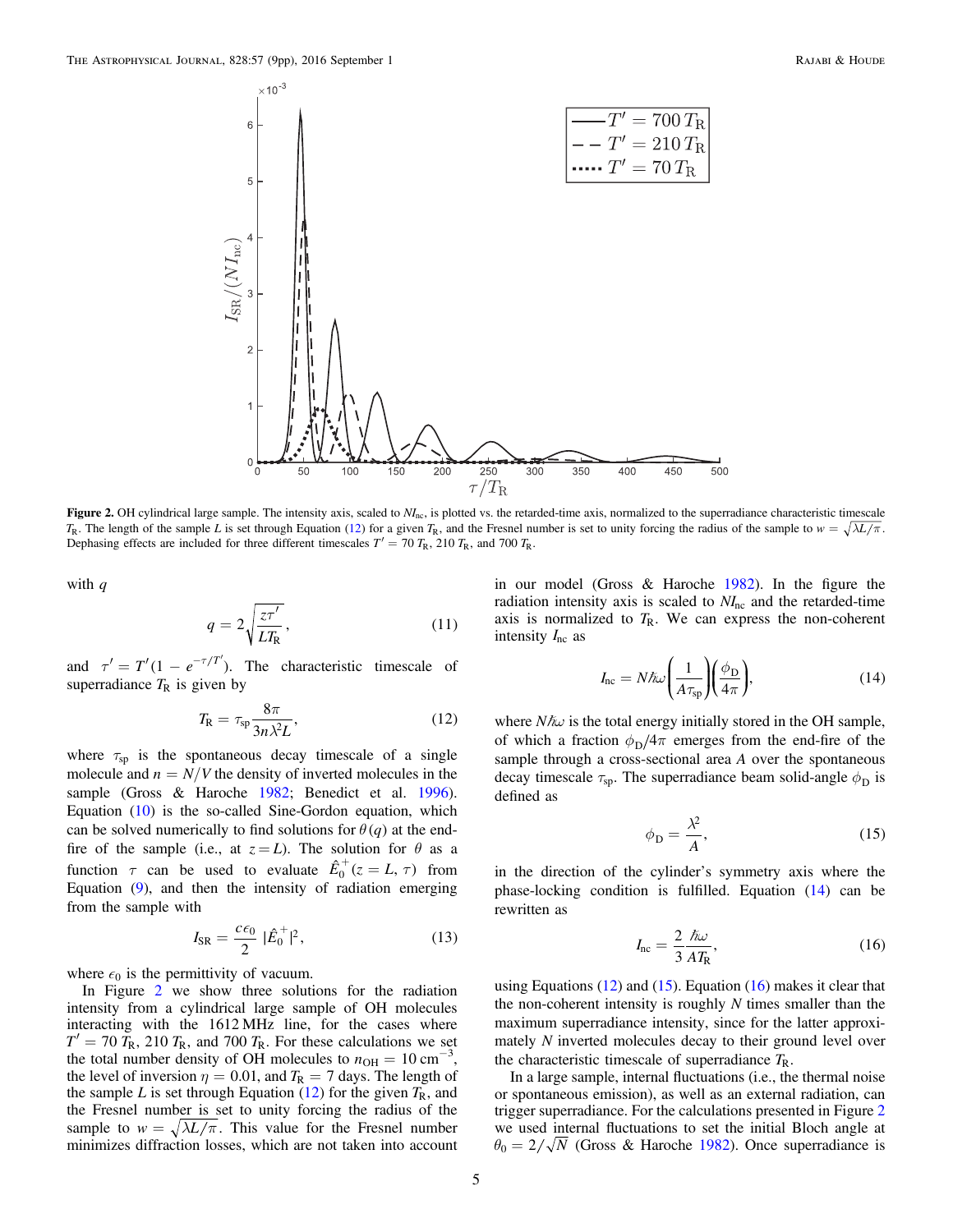<span id="page-5-2"></span>initiated, dipoles in a large sample lock into a common phase and radiate coherently after the delay time (Benedict et al. [1996](#page-8-18))

$$
\tau_{\rm D} \simeq \frac{T_{\rm R}}{4} \left[ \ln \left( \frac{\theta_0}{2\pi} \right) \right]^2. \tag{17}
$$

For the above OH sample we have  $\theta_0 = 4.7 \times 10^{-5}$  rad, which results in  $\tau_D \simeq 35 T_R$  using Equation ([17](#page-5-2)), in good agreement with the time appearance of the first burst of radiation in Figure [2.](#page-4-0) As can be also seen in the figure, the total energy stored in the OH sample is released through consecutive bursts with a gradual drop in the peak intensities, with the number of bursts depending on the length of sample and the dephasing timescale  $T'$ . More precisely, for longer samples and dephasing timescales (e.g., for  $T' = 210 T_R$  and 700  $T_R$  in the figure) the process of re-absorption/re-emission takes place more frequently at the end-fire of the sample, leading to a larger number of burst events. However, we should also note that the (nonlinear) Sine-Gordon equation is highly sensitive to initial conditions. It follows that the selected value for  $\theta_0$  also has an impact on the appearance of the intensity curve (e.g., in the number of bursts present).

It should be also pointed out that the scaled peak intensities in Figure [2](#page-4-0) indicate the phase-locking factor  $0.001 \le f \le 0.01$ , depending on the dephasing timescale. But the large number of inverted molecules  $N$  in an OH large sample in a CSE will imply, even when multiplied by such a small value for  $f$ , a significant enhancement factor resulting in  $I_{SR} \gg I_{nc}$ .

## 4. DISCUSSION

<span id="page-5-0"></span>The condition  $\tau_D < T'$  further implies  $T_R < T'$ , since in a large sample composed of  $N \gg 1$  molecules  $\tau_D$  is at least an order of magnitude larger than  $T_R$  (see Equation ([17](#page-5-2))). More precisely, the average delay time, i.e., for several realizations of a superradiance system with a different  $\theta_0$ , is given by (Gross & Haroche [1982](#page-8-17))

$$
\langle \tau_{\rm D} \rangle = T_{\rm R} \ln(N), \tag{18}
$$

which again indicates that  $T_R < \langle \tau_D \rangle$ .

<span id="page-5-3"></span>In a small sample, where there are a relatively small number of atoms, the two timescales  $T_R$  and  $\langle \tau_D \rangle$  are approximately of the same order of magnitude and the condition  $\tau_{\rm D} < T'$  can be interchanged with  $T_R < T'$ . For such cases the superradiance timescale can be calculated from (Dicke [1954](#page-8-15))

$$
T_{\rm R} = \frac{\tau_{\rm sp}}{\eta n_{\rm OH} V},\tag{19}
$$

where, once again,  $\eta$  is the population inversion factor,  $n_{OH}$  is the total molecular density, and  $V$  is the volume of the sample. A small sample of OH molecules interacting with the 1612 MHz line is characterized by  $V < \lambda^3 \sim 10^3 \text{ cm}^{-3}$ . Applying this constraint on the volume and substituting  $\tau_{sp} \sim 10^{11}$  s for the 1612 MHz transition line transforms Equation ([19](#page-5-3)) to

$$
T_{\rm R} > \frac{10^8}{\eta n_{\rm OH}} \,\mathrm{s},\tag{20}
$$

yielding  $T_R > 10^9$  s for  $n_{OH} \sim 10$  cm<sup>-3</sup> (Gray et al. [2005](#page-8-11)) and  $\eta \sim 0.01$ , which are appropriate for masing regions in CSEs. On the other hand, we previously calculated the timescale of OH-H<sub>2</sub> collisions  $T_c$  in circumstellar OH samples to be  $\sim 10^4$  s<br>to  $10^6$  s for molecular hydrogen densities of  $10<sup>6</sup>$  s for molecular hydrogen densities of  $10^6 \text{ cm}^{-3} > n_{\text{H}_2} > 10^4 \text{ cm}^{-3}$  (see Section [2.1](#page-2-0)). Although our estimated range for this collision timescale is likely underestimated, it indicates that superradiance is unlikely to take place in corresponding OH small samples since  $T_c = T' < T_R$ .

In a large sample  $T_R$  is set by the two sample parameters: length  $L$  and density of inverted molecules  $n$  (see Equation  $(12)$  $(12)$  $(12)$ ). Although it may initially appear that in a large sample  $T_R$  can always be set to a value smaller than  $T'$  by adjusting  $L$  or  $n$ , in the ISM these parameters are constrained by the physical characteristics of the region within which the population inversion is realized.

In the case of CSE OH samples, the length of an inverted region depends on the mass-loss rate of the central pulsating star, which changes as the star evolves. The computational modeling of CSEs of OH-IR stars by Gray et al. ([2005](#page-8-11)) suggests that the radial extent of OH population-inverted zones shrinks as the mass-loss rate of the central star increases. More precisely, the mass-loss rate affects the optical depth of the infrared pump photons and subsequently the thickness of inverted OH zones. Hence, in higher mass-loss rates the envelope becomes more opaque to pump photons and the extent of the region accessible to the pump decreases. It is expected that population-inverted regions typically range from  $10^{11}$  cm to  $10^{14}$  cm in thickness (Gray et al. [2005](#page-8-11)).

Using Equation  $(12)$  $(12)$  $(12)$  we can use this range for the length L of a cylindrical large sample, along with our previous values of  $n = \eta n_{\text{OH}} = 0.1 \text{ cm}^{-3}$  (i.e., 643 molecules within  $\lambda^3$ ) and  $\tau_{sp} = 7.8 \times 10^{10} \text{ s}$  to find  $10^{-1} \text{ s} \ge T_R \ge 10^{-3} \text{ s}$  for  $10^{11}$  cm  $\lt L \lt 10^{14}$  cm. Using a Fresnel number of unity to minimize diffraction losses in our calculations, specifying a radius  $w = \sqrt{\lambda L/\pi}$  ranging from  $7.7 \times 10^5$  cm to  $2.4 \times 10^7$  cm, we find that  $10 \text{ s } \ge \langle \tau_{\text{D}} \rangle \ge 10^{-2} \text{ s }$  for the same range of cylindrical lengths. The timescales are evidently very short in comparison to our previous estimates of  $10^4$  s  $\epsilon$   $T_c$   $\epsilon$  10<sup>6</sup> s. It thus appears reasonable to expect that superradiance could take place in the CSEs of such evolved stars. Indeed, we find that  $\langle \tau_{\rm D} \rangle \sim 10^6$  s for as small a value as  $L = 10^5$  cm. Given these numbers, we now investigate potential observational evidence for superradiance in the OH 1612 MHz line.

### 4.1. The U Orionis Mira Star

<span id="page-5-1"></span>U Orionis is a M8 III-type OH Mira variable with a period of 372 days, which, in the past, has exhibited significant variations in the intensity of several OH maser emission lines. Jewell et al. ([1981](#page-8-19)) reported the results of their monitoring program of the 1612, 1665, and 1667 MHz masers observed in the CSE of U Ori, along with a compilation of similar data taken from several other sources (Pataki & Kolena [1974;](#page-8-35) Reid et al. [1977;](#page-8-36) Cimerman [1979](#page-8-37); Fix [1979](#page-8-38)) covering several years of observations (i.e., from 1974 to 1979). All three maser lines exhibited significant flaring events during that period. Although the 1665 and 1667 MHz masers showed strong correlation in their intensity variations, the 1612 MHz maser displayed a completely different behavior that was characterized by the authors as a "damped oscillator decline" spanning about an order of magnitude in intensity range over the period. These variations were also clearly uncorrelated with the star's light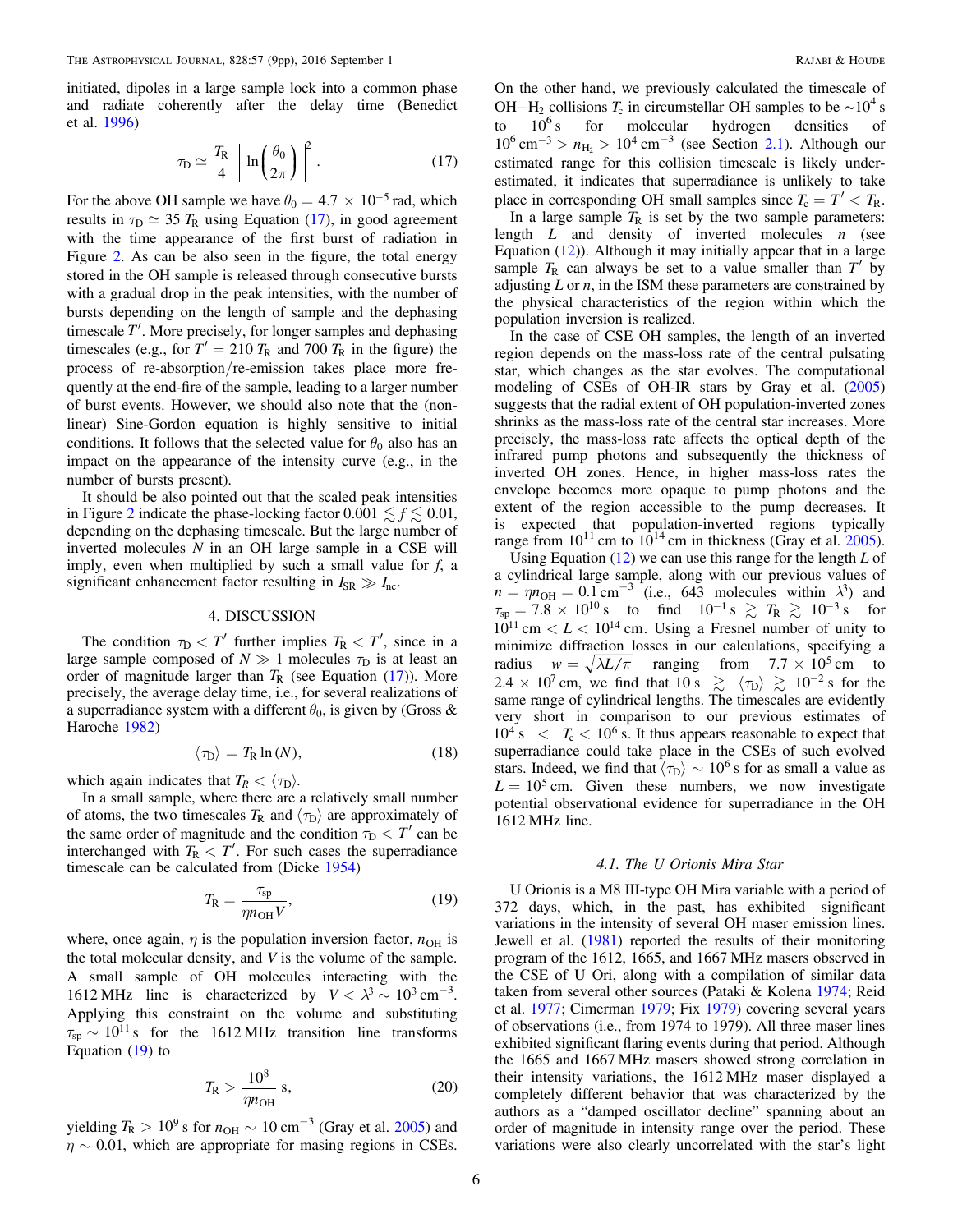<span id="page-6-0"></span>

Figure 3. Superradiance intensity model (solid blue curve) with  $T_R = 6.5$  days,  $T' = 393 T_R$ , and  $\theta_0 = 4.4 \times 10^{-5}$  rad superposed, on data from Jewell et al. ([1981;](#page-8-19) black dots) that was obtained during the 1974–1979 OH 1612 MHz maser flaring episode of U Orionis.

curve (see Figure 1 of Jewell et al. [1981](#page-8-19)), and there has been no satisfactory explanation for this behavior that we are aware of so far.

Since the ringing in superradiance intensity displayed in the  $T' = 210 T_R$  $T' = 210 T_R$  $T' = 210 T_R$  and 700  $T_R$  curves shown in Figure 2 is also reminiscent of a "damped oscillator" behavior, the data of Jewell et al. ([1981](#page-8-19)) provide us with a first opportunity to test our OH 1612 MHz superradiance model. We accordingly show in Figure [3](#page-6-0) the results of our attempt. In the figure, the black dots are taken from Figure 1 of Jewell et al. ([1981](#page-8-19)), while the (blue) solid curve is calculated from our model discussed in Section [3.](#page-3-0) We have once again used the internal fluctuation condition to trigger superradiance (i.e.,  $\theta_0 = 2/\sqrt{N}$ ), which resulted in  $\theta_0 = 4.4 \times 10^{-5}$  rad ( $\tau_D \simeq 35$   $T_R$ ; see Equation ([17](#page-5-2))) for the chosen parameters  $T_R = 6.5$  days and  $T' = 393 T_R$ , while keeping  $n = 0.1$  cm<sup>-3</sup>. Given the simplicity of our onedimensional superradiance model, we have not attempted to perform any formal fit to the data, but have merely adjusted the model's free parameters (i.e.,  $T_R$  and  $T'$ ) to reproduce the main features found in the data. Our model was also "normalized" in intensity to that of the data. Unfortunately, the data is sparse early on (i.e., up to approximately Day 2600) and we cannot be certain of the proper behavior during that period, but the intensity is well-constrained for the rest of the observation period. We should also note that the data compiled in Jewell et al. ([1981](#page-8-19)), realized with different facilities and instruments that sometimes probe different polarization states, do not focus on a single spectral feature but rather represent the integrated flux over a finite bandwidth. Despite these facts and the simplicity of our model, the oscillatory behavior of the intensity is relatively well-captured by the superradiance model. More precisely, the intensities of the last four maxima (at times beyond Day 2500) are reasonably well-matched by the curve, both in their relative intensities and times of occurrence.

We note that the superradiant system stemming from our calculations yields a cylindrical length  $L = 3.4 \times 10^4$  cm, which is orders of magnitude shorter than corresponding scales expected for masers. It follows that, within the context of our model, a large number of superradiant large samples must be responsible for creating a radiation intensity strong enough to be detected during the flaring period (see Section [4.3](#page-7-0) below). Also, the dephasing time  $T'$  needed to reproduce the data corresponds to approximately 7 years (∼10<sup>8</sup> s and  $\simeq$ 10  $\tau_D$ ) and points to conditions significantly less constraining than those previously calculated for a thermally relaxed gas, as expected. This implies the existence of significant velocity coherence over the length L of a superradiant sample. This may not be surprising considering the Sobolev length for this source, which we evaluate to be  $L_{\text{Sobolev}} \sim 10^{16}$  cm using previously published data on the velocity gradient found in U Ori's CSE (Nguyen-Q-Rieu et al. [1979](#page-8-39)). The relative smallness of a superradiant sample (i.e.,  $L/L_{\text{Sobolev}} \sim 10^{-12}$ ) is an indicator of small frequency shifts and longer dephasing timescales in the superradiant samples.

### 4.2. The IRAS 18276-1431 Preplanetary Nebula

IRAS 18276-1431 (OH17.7-2.0) is a preplanetary nebula with a detached CSE and a central star of a spectral type earlier than K5, long known for its strong 1612 MHz OH maser emission (Bowers [1974](#page-8-40)). Wolak et al. ([2014](#page-8-20)) recently published the results of a monitoring campaign performed between 2002 and 2009, where emission from OH masers at 1612, 1665, and 1667 MHz was measured twice monthly using the Nançay Radio Telescope. While a monotonic decay and rise in intensity were detected at 1665 MHz and 1667 MHz, respectively, the integrated flux from the redshifted part of the 1612 MHz spectrum revealed a significant intensity flare lasting approximately 6 years. Furthermore, during that same period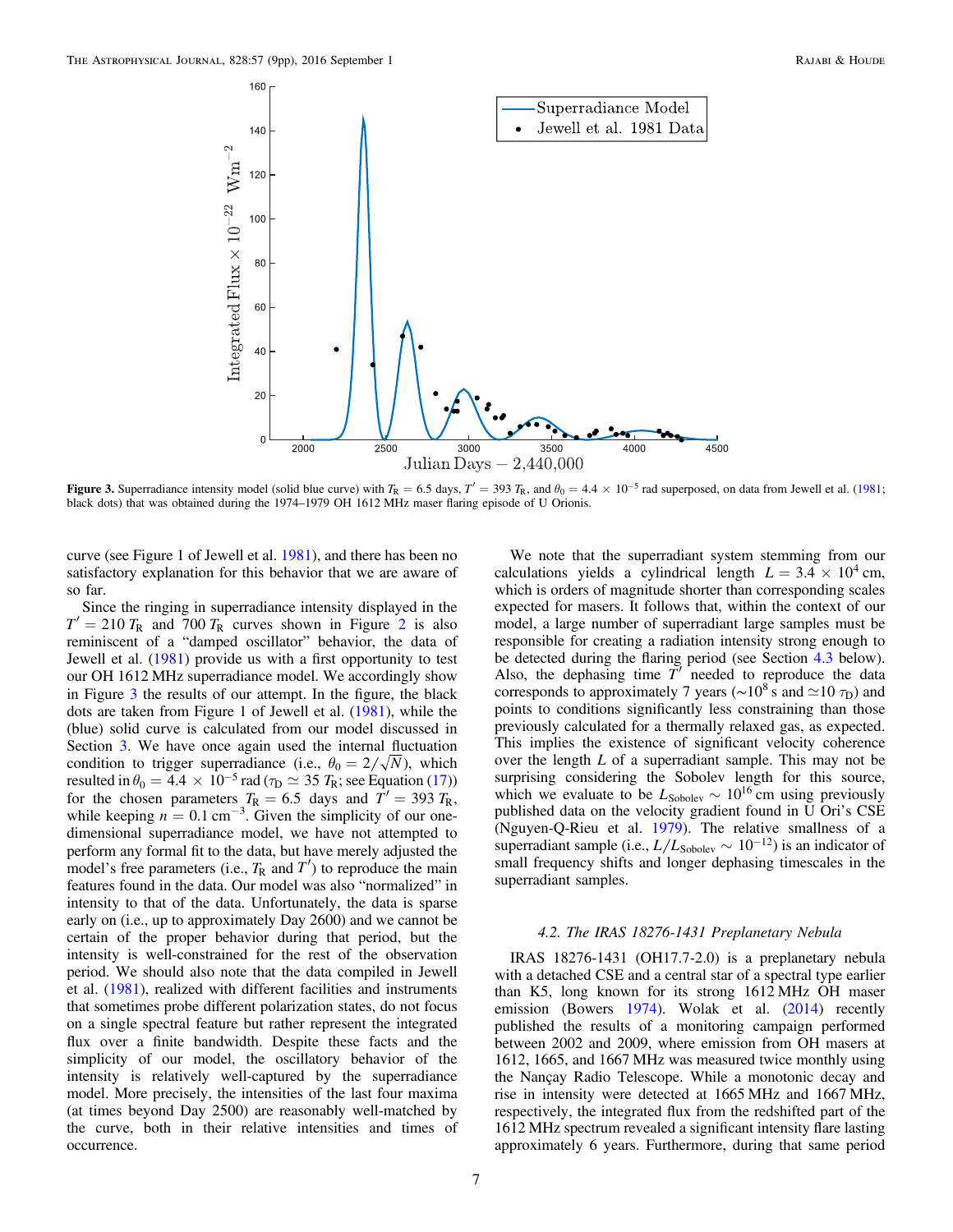<span id="page-7-1"></span>

**Figure 4.** Superradiance intensity model (broken curve) with  $T_R = 42$  days,  $T' = 61$   $T_R$ , and  $\theta_0 = 2.8 \times 10^{-4}$  rad, superposed on data from Wolak et al. ([2014](#page-8-20); solid curve) that was obtained during the 2002–2009 OH 1612 MHz maser flaring episode of IRAS 18276-1431.

the blueshifted part of the spectrum only displayed a monotonic decay.

We show in Figure [4](#page-7-1) the results of calculations using our superradiance model (broken curve) superposed to the data from Wolak et al. ([2014](#page-8-20); solid curve) for the aforementioned flaring episode of the OH 1612 MHz line. Although the duration of the data does not allow us to determine if the burst of radiation taking place between approximately Day 2800 and Day 5000 is a single occurrence or part of a series of bursts, the longer duration of the flare (∼2000 days) in comparison to the case of U Ori and the expected limitation on the dephasing time  $T'$  seem to imply a single flare. Accordingly, our superradiance model yields  $T_R = 42 \text{ days}, \qquad T' = 61 \bar{T}_R,$  and  $\theta_0 = 2/\sqrt{N} = 2.8 \times 10^{-4}$  rad ( $\tau_D \simeq 25$  *T*<sub>R</sub>), and provides a rewardingly nice match to the data.

As for U Ori, we note that the superradiance cylinder length  $L = 5.2 \times 10^3$  cm is orders of magnitude shorter than those expected for masers, implying that large numbers of superradiant large samples are behind the measured intensity variation, while the required dephasing time  $T' \approx 7$  years (∼10<sup>8</sup> s and ≃2.4  $τ_D$ ) is markedly longer than the mean collision times previously calculated for  $10^4 \text{ cm}^{-3}$  $\leq n_{\text{H}_{2}} \leq 10^{6} \text{ cm}^{-3}$  at  $T = 100 \text{ K}$ , as expected. And, once again, because of the small size of a superradiant sample  $(L = 5.2 \times 10^3 \text{ cm})$  relative to typical values for the Sobolev length in the CSE of evolved stars, less constraining dephasing effects are anticipated.

## 4.3. Transition between Maser and Superradiance Modes

<span id="page-7-0"></span>The data sets from Jewell et al. ([1981](#page-8-19)) and Wolak et al. ([2014](#page-8-20)) both indicate transitions between periods of (quasi) steady-state maser radiation and flaring episodes. Here we propose a scenario where such transitions could take place within the context of the superradiance model.

We know from our discussion in Section [2](#page-1-1) that superradiance requires a dephasing time such that  $T' > \tau_D$ . We therefore surmise, because of the relationship between  $\tau_D$  and  $T_R$  given in Equation ([17](#page-5-2)), the existence of a critical value  $T_{R,\text{crit}}$ for the characteristic timescale of superradiance, which cannot be exceeded for superradiance to take place. That is, superradiance requires  $T_R \lesssim T_{R,\text{crit}}$  with

$$
T_{\rm R,crit} = \frac{4T'}{\left|\ln\left(\frac{\theta_0}{2\pi}\right)\right|^2},\tag{21}
$$

<span id="page-7-2"></span>which in turn can be manipulated to yield, using Equation ([12](#page-4-1)), a corresponding critical value for the product of the inverted population density  $n$  and the large sample length  $L$ . In other words, superradiance also implies a column density of inverted molecules  $nL \gtrsim (nL)_{\text{crit}}$  with

$$
(nL)_{\text{crit}} = \frac{2\pi}{3\lambda^2} \frac{\tau_{\text{sp}}}{T'} \left| \ln\left(\frac{\theta_0}{2\pi}\right) \right|^2.
$$
 (22)

In the AGB phase, the mass-loss rate can change significantly during thermal pulsation periods, when the evolved star blows away its mass in the form of super winds, or when the CSE starts detaching from the star. These variations happen over relatively short timescales (i.e., on the order of a few years) and can result in correspondingly important changes in  $L$  and  $n$  in an OH large sample. However, variation in nL does not necessarily require abrupt disruptions in the CSE and could happen more gradually over time or even because of local variations on smaller spatial scales.

Whatever the case may be, we can therefore imagine a situation where a region harboring an OH maser could experience a change in  $nL$  that would push it above the critical value given in Equation ([22](#page-7-2)). At that point, the region over which  $nL > (nL)_{\text{crit}}$  would erupt into a superradiance mode that would overtake the maser process, since superradiance is a lot